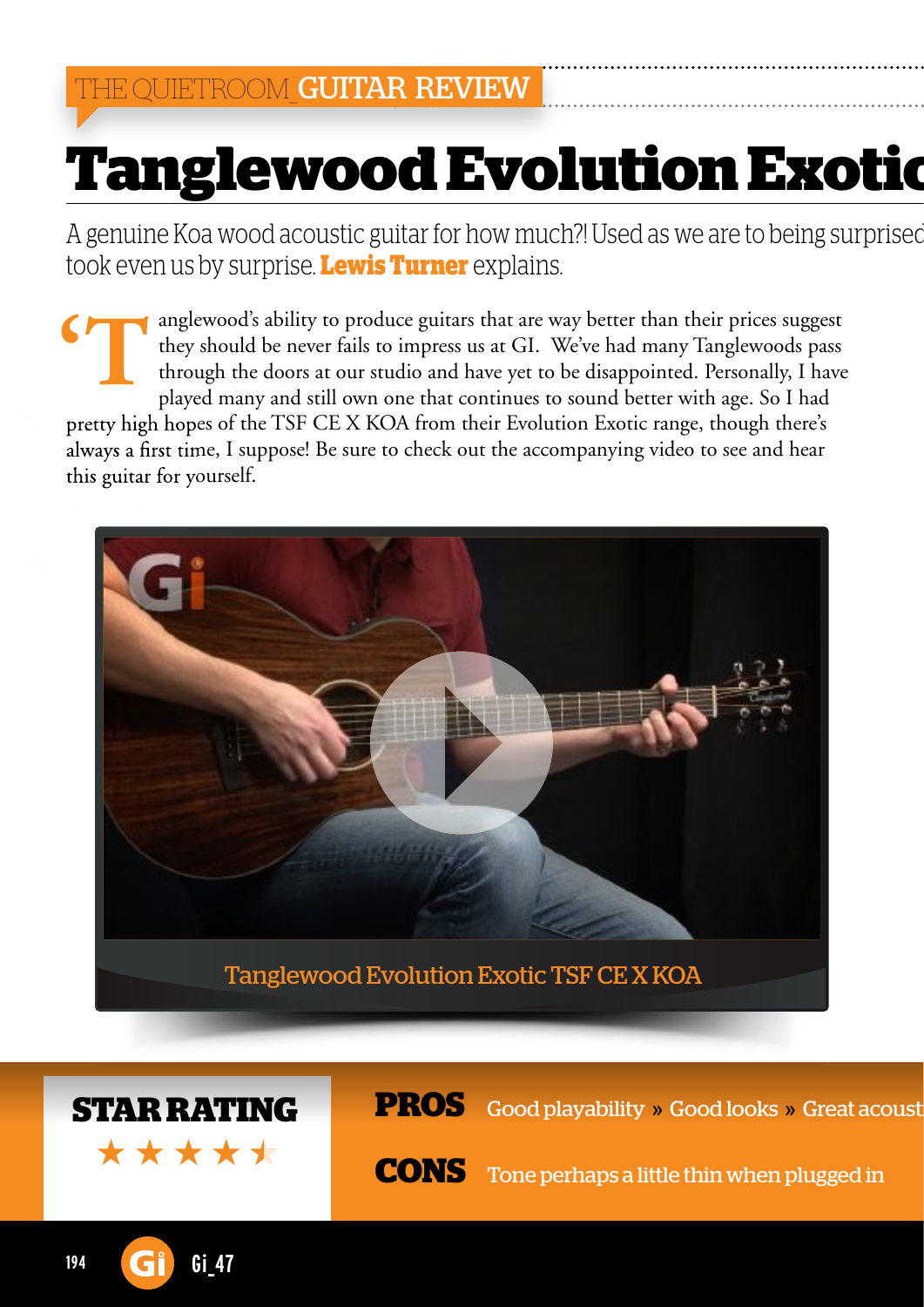### **THE QUIET ROOM** TANGLEWOOD EVOLUTION EXOTIC TSF CE X KOA

## **: TSF CE X KOA**

I by Tanglewood's value for money, this new Evolution Exotic

As the name would suggest, this super folk cutaway electroacoustic from Tanglewood uses koa for the top, back and sides finished in a very pleasing to the eye natural gloss. The new look headstock adds to an already good looking instrument with a top finish and attention to detail throughout. The 21 fret mahogany neck with a rosewood fingerboard was a pleasure to play. I am happy to report that there were no problems with fret buzz, unplayable action or intonation issues which can sometimes rear their ugly heads at low–mid priced acoustics.

Adding to the pleasure was that the neck size on this model seems very similar to that of an electric guitar, which makes things very easy going and will mean that if you are primarily an electric guitarist who wants an acoustic as a second instrument, this would be a very suitable choice. Tanglewood really has put the player first with a guitar that is so easy and effortless to play, other manufactures take note, acoustics shouldn't be hard work to play!

For the price range the wood choice and quality is a good option and won't leave you disappointed, the koa providing a good tonal platform that accentuates the mids and highs, with the mahogany neck bringing some of the low end. The guitar resonated well, generating good acoustic volume and dynamic range, all the notes rang clear including individual notes in a chord, and lead playing was an absolute joy with nothing ever sounding